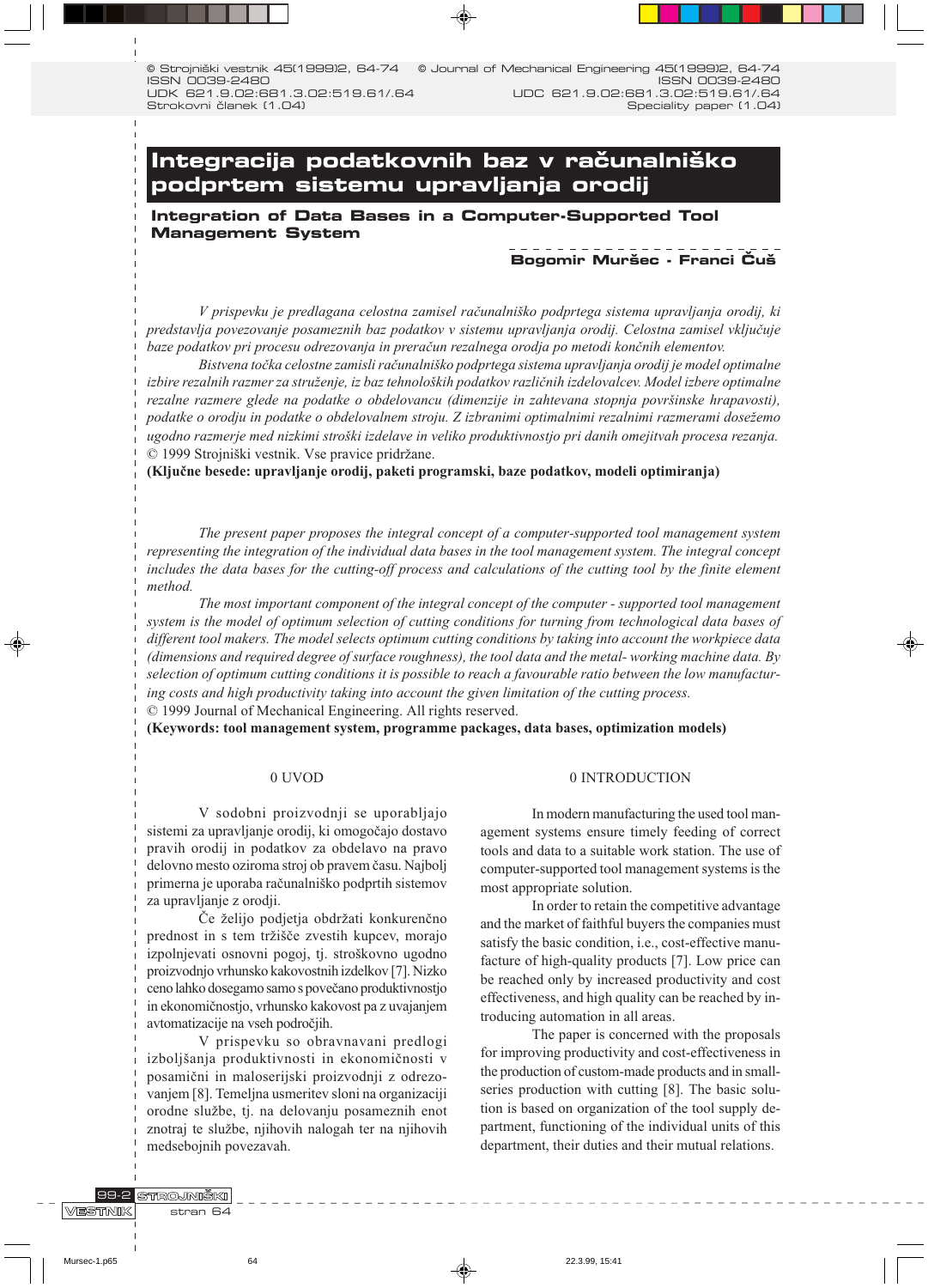# 1 PREDSTAVITEV PROBLEMA

Na trgu je danes veliko komercialnih programov za upravljanje orodij, npr.: MULTI-BRAIN ZOLLER, DLoG, TDM, TOMS, CORO-PLAN, COROTAS, ISCAR itn, nekateri pa so razviti tudi v naših laboratorijih, kot npr. INCERP [8]. Navadno so ti programi na zgoščenkah.

Vsi ti programski paketi vsebujejo baze podatkov za izbiro rezalnih razmer, kakor so rezalna hitrost  $v_c$ , podajanje  $f$  in globina rezanja  $a$ . Nekateri od teh vsebujejo tudi grafiko orodij.

Uporabnik, ki se odloča za nakup orodnega sistema, stoji pred pomembno odločitvijo, kateri sistem kupiti. Vsi sistemi so si med seboj podobni, vendar obstajajo med njimi bistvene razlike. Za uporabnika se pojavlja vprašanje, kako iz vseh teh baz podatkov izbrati optimalne rezalne razmere, ob upoštevanju vseh omejitev procesa odrezovanja.

V ta namen je bil izdelana celostna zamisel računalniško podprtega sistema upravljanja orodij.

#### 1.1 Dosedanje raziskave in spoznanja

Dosedanje raziskave na tem področju so temeljile na izbiri orodij in pripadajočih rezalnih razmer iz baz podatkov posameznih izdelovalcev orodij [6]. To pomeni, da so bile obravnavane samo baze podatkov raznih izdelovalcev orodij (npr. Sandvik, Iscar, Hertel, itn.), kot samostojne enote, ki so že dokaj dobro raziskane. Povezovanje tehnoloških baz podatkov pa do sedaj še ni bilo uporabljeno.

### 1.2 Predpostavke in omejitve

Pri izdelavi celostne zamisli računalniško podprtega sistema upravljanja a orodij predpostavljamo, da že imamo baze podatkov, iz katerih lahko na podlagi določenih omejitev izberemo optimalne rezalne razmere.

#### 1.3 Izhodišča za izvedbo naloge

Osnovna celica celostne zamisli računalniško podprtega sistema upravljanja orodij je podatkovna baza.

Optimalne rezalne razmere so edini način, da z razpoložljivimi delavci, stroji in orodjem dosežemo najboljši tehnično ekonomski učinek proizvodnje [2]. Optimalne rezalne razmere dobimo z optimiranjem glede na omejitve, ki omejujejo uporabno območje rezalnih hitrosti, podajanja in globine rezanja.

# 1 PRESENTATION OF THE PROBLEM

Today many commercial programmes of tool management are available, such as MULTI-BRAIN ZOLLER, DLoG, TDM, TOMS, CORO-PLAN, COROTAS, ISCAR etc.; some of them have also been developed in our laboratories such as INCERP [8]. Usually, these programmes are on compact disks.

All these programme packages contain the data bases for selection of cutting conditions, such as the cutting speed  $v_c$ , feeding f and cutting depth a. Some of them contain also the graphs of tools.

The user, deciding on purchase of the tool system, faces the important question of which system to buy. All systems are mutually similar, but there are important differences between them. The user faces the question of how to select the optimal cutting condition out of all these data bases by taking into account all limitations of the cutting process.

To this end, the integral concept of a computer-supported tool management system has been worked out.

#### 1.1 Research and findings hitherto

The researches in this area so far have been based on the selection of tools and relevant cutting conditions from the data bases of individual tool manufacturers [6]. That means that only the data bases of various tool makers (e.g. Sandvik, Iscar, Hertel etc.) have been dealt with as individual units, which have already been quite rather thoroughly examined. The integration of technological data bases, however, has not yet been used so far.

#### 1.2 Assumptions and limitations

For working-out of the integral concept of the computer-supported tool management system it is assumed that data bases are already available from which the optimal cutting conditions are selected on the basis of certain limitations.

#### 1.3 Starting points for execution of the task

The basic cell of the integral concept of the computer-supported tool management system is the data base.

The optimal cutting conditions are the only way of ensuring that maximum technical and economical efficiency of production is reached by the available man-power, machines and tools [2]. Optimal cutting conditions are obtained by optimization with respect to limitations limiting the utilization area of cutting speeds, feeding and cutting depth.

> STROJNIŠKI 99-2 stran 65

VESTNIK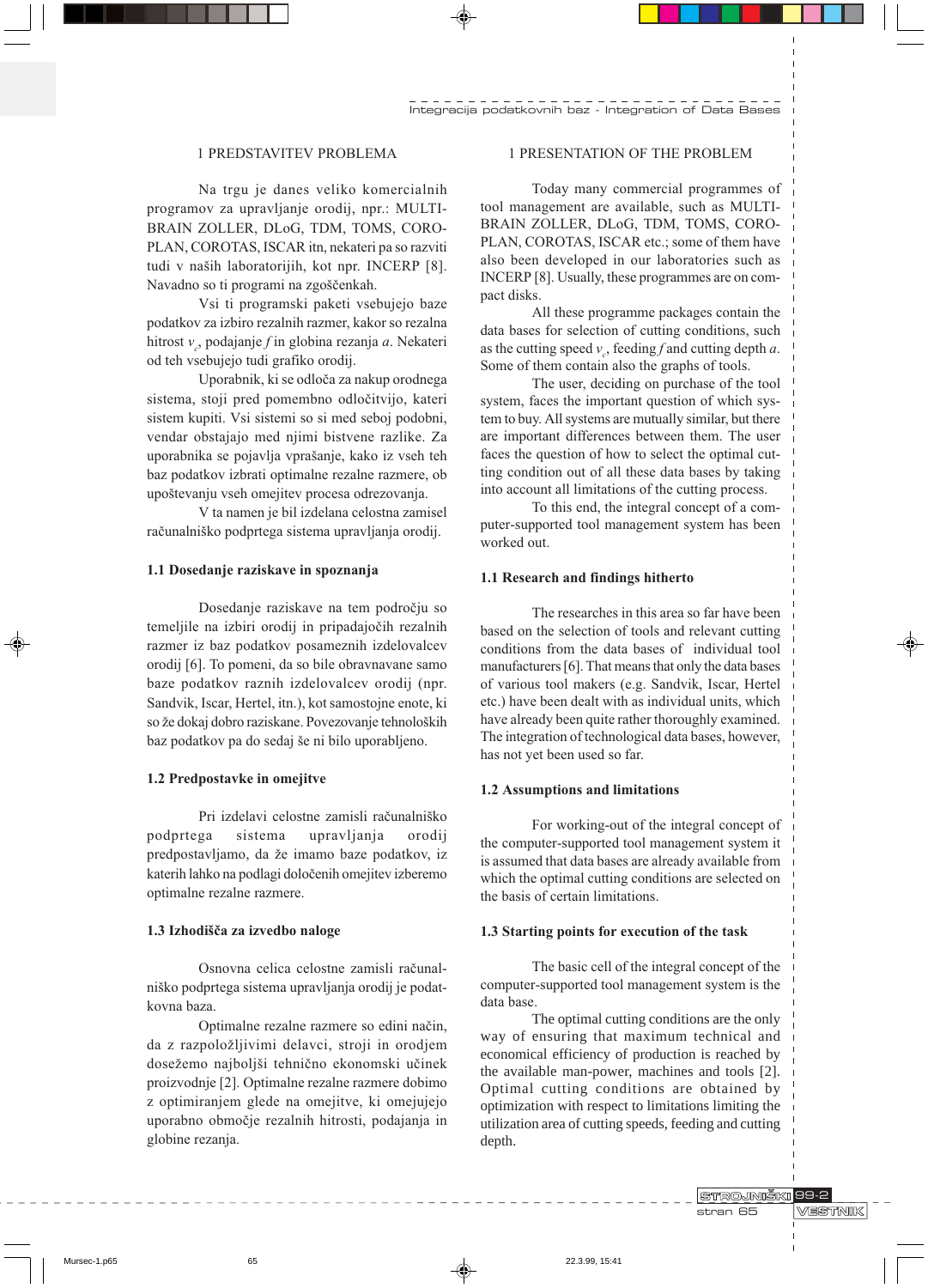# **B. Muršec - F. Čuš**

Naipomembnejša točka tega prispevka je izdelava in programiranje modela za izbiro optimalnih rezalnih razmer ( $v_c$ , f, a), iz različnih baz podatkov. Izdelani model upošteva pri optimiranju naslednje omejitve:

- omejitev na obdelovalnem stroju,

- omejitev na orodju,
- omejitev na obdelovancu,
- omejitev zaradi obdelovalnih razmer,
- omejitev glede na najnižie stroške obdelave.

# 2 CELOSTNA ZAMISEL RAČUNALNIŠKO PODPRTEGA SISTEMA UPRAVLJANJA ORODIJ

Celostna zamisel računalniško podprtega sistema upravljanja orodij (INKO) pomeni povezavo posameznih baz podatkov v sistemu upravljanja orodij, kakor je prikazano na sliki 1. Celostna zamisel vključuje baze podatkov pri procesu odrezovanja in preračun stružnih nožev po metodi končnih elementov. Bistvena točka celostne zamisli pa je model optimalne izbire rezalnih razmer.

V celostni zamisli se črpajo podatki iz sedanjih baz podatkov. Nato se na podlagi določenih omejitev, npr. največja izraba stroja, najmanjši stroški, optimalna kakovost obdelane površine itn. določijo optimalne rezalne razmere.

#### 2.1 Baze podatkov pri procesu odrezovanja

Zelo pomemben segment pri načrtovanju tehnologije odrezovanja sestavljajo podatkovne baze, v katere shranjujemo in vnašamo podatke, ki jih potrebujemo pri načrtovanju in vodenju proizvodnje [3]. Osnovna baza podatkov za načrtovanje procesa odrezovanja tako vsebuje naslednje datoteke:

- 1. datoteka obdelovalnih strojev.
- 2. datoteka materialov obdelovancev,
- 3. datoteka rezalnih ploščic,
- 4. datoteka rezalnega orodja,
- 5. datoteka držal orodij (držal rezalnih ploščic in osnovnih držal),
- 6. datoteka rezalnih razmer,
- 7. datoteka priporočil.

Iz navedenih datotek lahko dobimo vse potrebne podatke pri načrtovanju tehnološkega procesa.

# 2.2 Baza podatkov za označevanje rezalnih ploščic po standardu ISO

V okviru celostne zamisli je bila izdelana baza podatkov za označevanje rezalnih ploščic za struženje po standardu ISO, s programskim paketom ACCESS 2.0. Za označevanje rezalnih ploščic se po priporočilih ISO uporablja poseben kodirni ključ, ki

The most important point of this contribution is the working out and programming of the model for the selection of optimal cutting conditions ( $v_c$ , f, a), from different data bases. The model made into account the following limitations for optimization: - limitations on the machine tool,

- $-$  limitations on the tool,
- limitations on the workpiece,
- limitations due to cutting conditions,
- limitations with respect to minimizing the machining costs.

# 2 AN INTEGRAL CONCEPT OF COMPUTER-SUPPORTED TOOL MANAGEMENT SYSTEM

The integral concept of a computer-supported tool management system (INCO) represents the integration of the individual data bases in the tool management system as shown in Figure 1. The integral concept includes the data bases for the cuttingoff process and calculation of cutting blades by the finite element method. The essential feature of the integral concept is the model of optimal selection of cutting conditions.

The integral concept - the data - are taken from existing data bases. Then the optimal cutting conditions are determined on the basis of certain limitations, such as the maximal utilization of the machine, minimum costs, optimal quality of machined surface etc.

#### 2.1 Data bases for the cutting process

The data bases, into which the data needed for production planning and managing are stored and entered, are a very important segment for the planning of cutting technology [3]. The basic data base for planning the cutting process contains the following data files:

- 1. data file of machine tool,
- 2. data file of workpiece materials,
- 3. data file of cutting inserts,
- 4. data file of cutting tools,
- 5. data file of tool holders (cutting insert holders and basic holders),
- 6. data file of cutting conditions,
- 7. data file of recommendations.

From these data files all the necessary data on planning of the technological process can be obtained.

### 2.2 Data base for marking of the cutting inserts according to the ISO standard

In the frame of the integral concept of a computer-supported tool management system a data base puter-supported tool management system a trade base<br>for marking of cutting inserts for turning has been<br>worked out by programme package ACCESS 2.0<br>according to the ISO standard. According to ISO recommendations a special encoding key, consisting of

99-2 STROJNIŠKI VESTNIK stran 66

66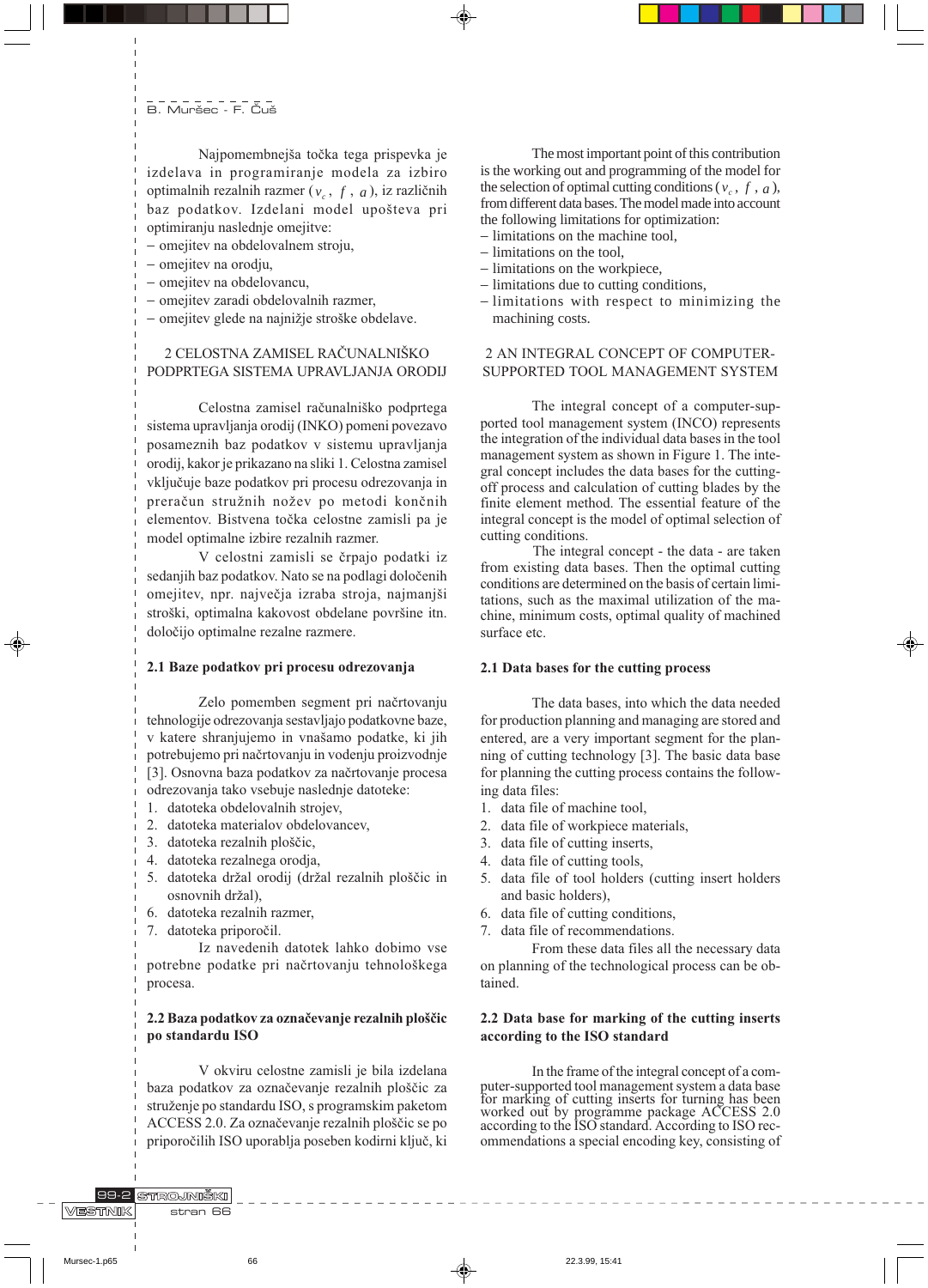

Integracija podatkovnih baz - Integration of Data Bases

Sl. 1. Celostna zamisel računalniško podprtega sistema upravljanja orodij

**STROJNIŠKI 99-2** stran 67

**VESTNIK** 

 $\bigcirc$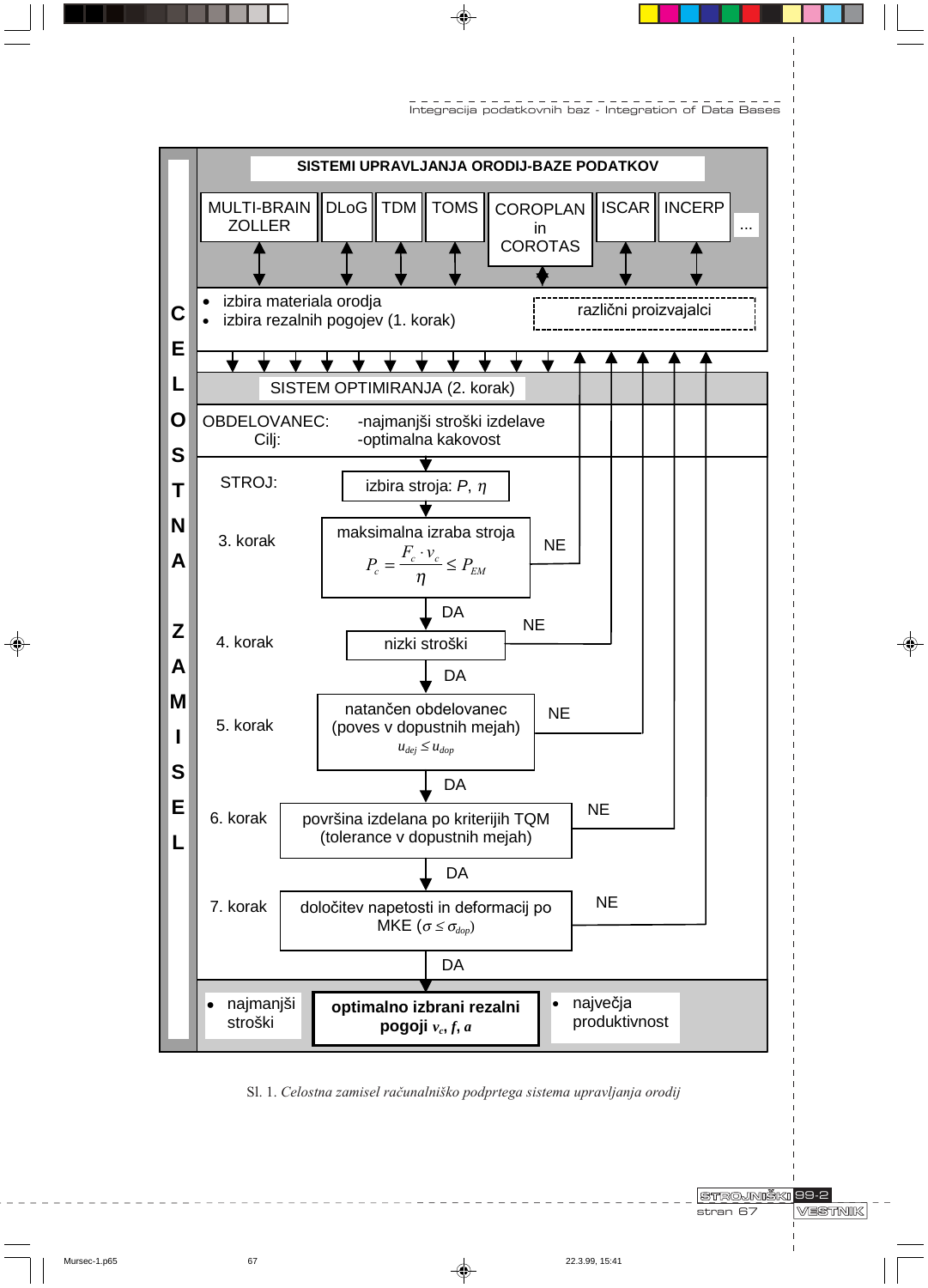---------<br>B. Muršec - F. Čuš



Fig. 1. Integral concept of a computer-supported tool management system - INCO

**99-2 STROJNIŠKI** VESTNIK stran 68

 $\bigcirc$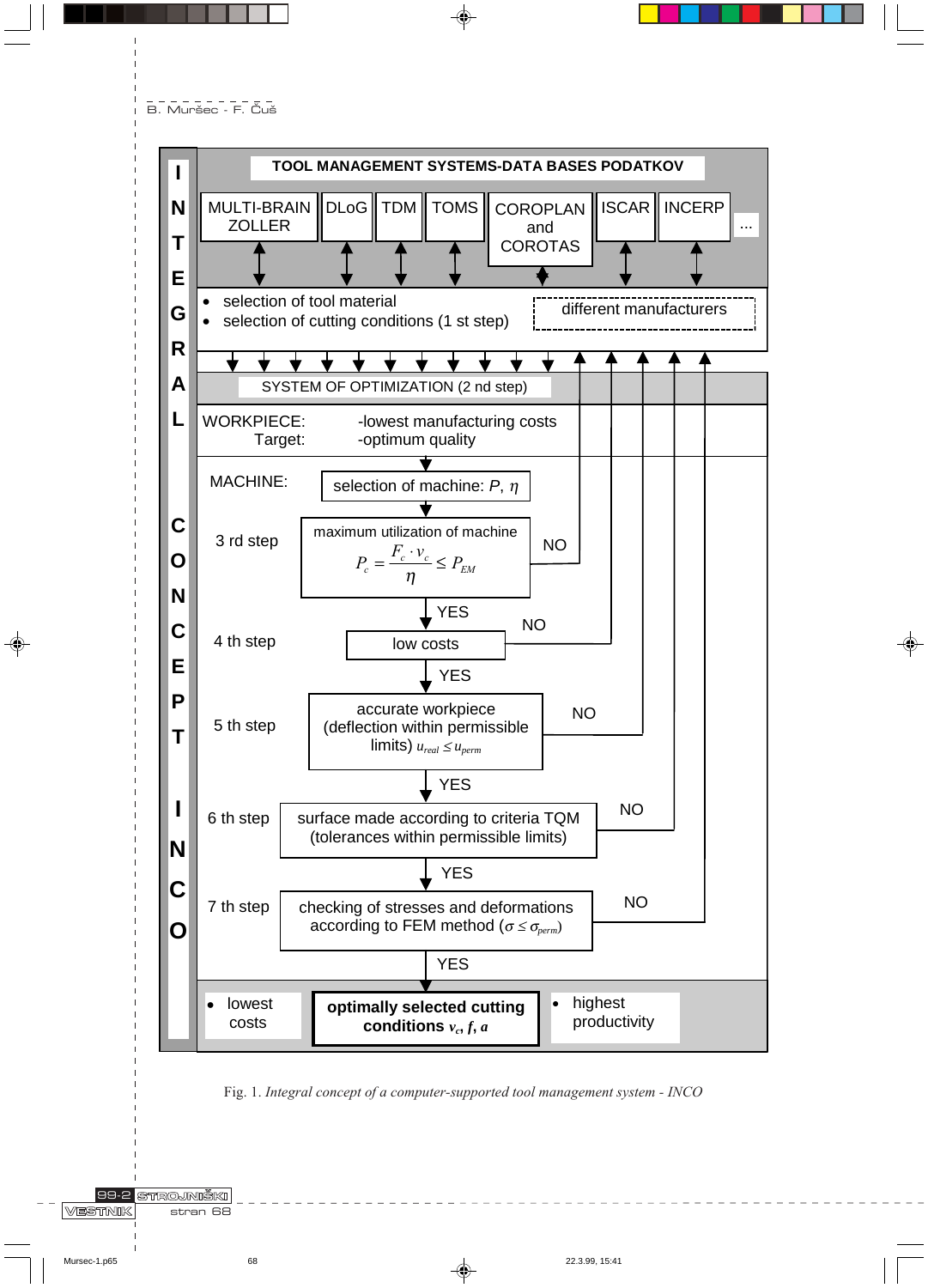Integracija podatkovnih baz - Integration of Data Bases

je sestavljen iz desetih mest, kakor to prikazuje slika 2. Označbe na posameznih mestih so številčne in črkovne [8].

ten units as shown in the example in Figure 2, is used for marking of cutting inserts. Markings on the individual places are made by numbers or letters [8].



Sl. 2. Primer izpolnjene osnovne maske, za izbiro rezalnih ploščic za struženje po standardu ISO 1832-1985



Fig. 2. Example of a filled-in basic mask for selection of cutting inserts for turning according to ISO standard 1832-1985

# **3 MODEL OPTIMALNE IZBIRE REZALNIH RAZMER**

Prispevek prikazuje model za izbiro optimalnih rezalnih razmer, dobljenih iz različnih baz podatkov, na osnovi določenih omejitev.

# 3.1 Izbira optimalnih rezalnih razmer

Pri izdelavi modela za najboljšo izbiro rezalnih razmer predpostavljamo, da želimo največjo kakovost izdelkov, najmanjše stroške, pri najkrajšem času izdelave. Ker vsem tem zahtevam ni mogoče hkrati zadostiti, je treba izbrati najboljšo rešitev glede kakovosti, stroškov in časa [5].

Kakovost, stroški in čas so v veliki meri odvisni od rezalnih razmer, ki so v razponu od najmanjših do največjih, pri čemer je treba izbrati najboljše rezalne razmere, kakor je prikazano na sliki 3.

### 3.2 Algoritem za izbiro najboljših rezalnih razmer

Na sliki 4 je prikazan potek izbire najboljših rezalnih razmer ter izračun števila potrebnih rezov in časa obdelave pri optimalno izbranih rezalnih razmerah [8].

# 3 MODEL FOR OPTIMAL SELECTION OF **CUTTING CONDITIONS**

In the paper a model is presented for optimal selection of cutting conditions obtained from different data bases according to some limitations.

#### 3.1 Selection of optimal cutting conditions

When making the model for optimum selection of cutting conditions we assume that we want the maximum quality of products, minimum costs and minimum manufacturing time. As all these requirements cannot be met simultaneously, it is necessary to select an optimal solution concerning quality, costs and time [5].

Quality, costs and time depend to a large extent on the cutting conditions which, in turn, range from the minimal to the maximal ones - but optimal cutting conditions must be selected as shown in Figure 3.

### 3.2 Algorithm for selection of optimal cutting conditions

Figure 4 shows the process of selection of optimal cutting conditions and the calculation of the number of required cuts and duration of machining in the case of the optimal cutting conditions selected [8].

> STROJNIŠKI 99-2 stran 69

**VESTNIK** 

Mursec-1.p65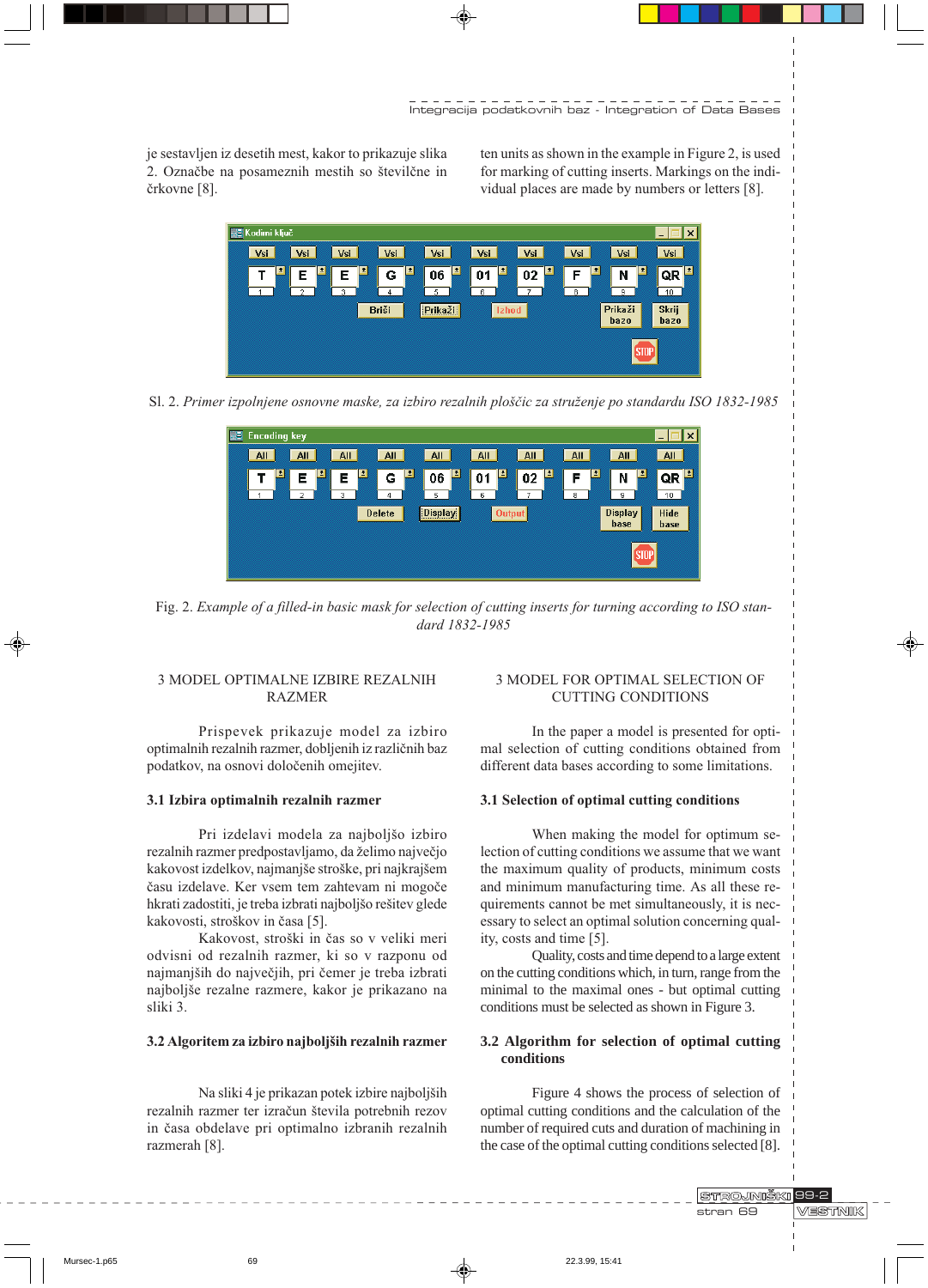**B. Muršec - F. Čuš** 



Sl. 3. Prikaz optimalnih rezalnih razmer



Sl. 4. Definicija programskih korakov

### 3.3 Računalniški program za izbiro najboljših rezalnih razmer

Po zasnovi algoritma je bil izdelan računalniški program za izbiro najboljših rezalnih razmer. Program je izdelan s programskim paketom Delphi 2.0 in deluje v okolju Windows [8]. Celotni program je ena datoteka, ki je sestavljena iz več modulov, kakor je prikazano na sliki 5:

- glavni modul (v njem potekajo izračuni, nanj pa so vezani preostali moduli),
- modul za vnos rezalnih razmer (v njem so moduli, ki so sestavljeni iz različnih tehnoloških baz rezalnih razmer),



Fig. 3. Representation of optimal cutting conditions



Fig. 4. Definition of programme steps

# 3.3 Computer programme for selection of optimal cutting conditions

After conceiving the algorithm, the computer programme for selection of optimal cutting conditions was made. It was made by computer package Delphi 2.0 and works in the Windows environment [8]. The entire programme consists of one data file comprising several modules as shown in Figure 5:

- main module (in which the calculations are effected, and to which the other modules are connected),
- module for entering cutting conditions (it contains the modules consisting of different technological data bases of cutting conditions),

89-2 STROJNIŠKI VESTNIK stran 7C

 $70$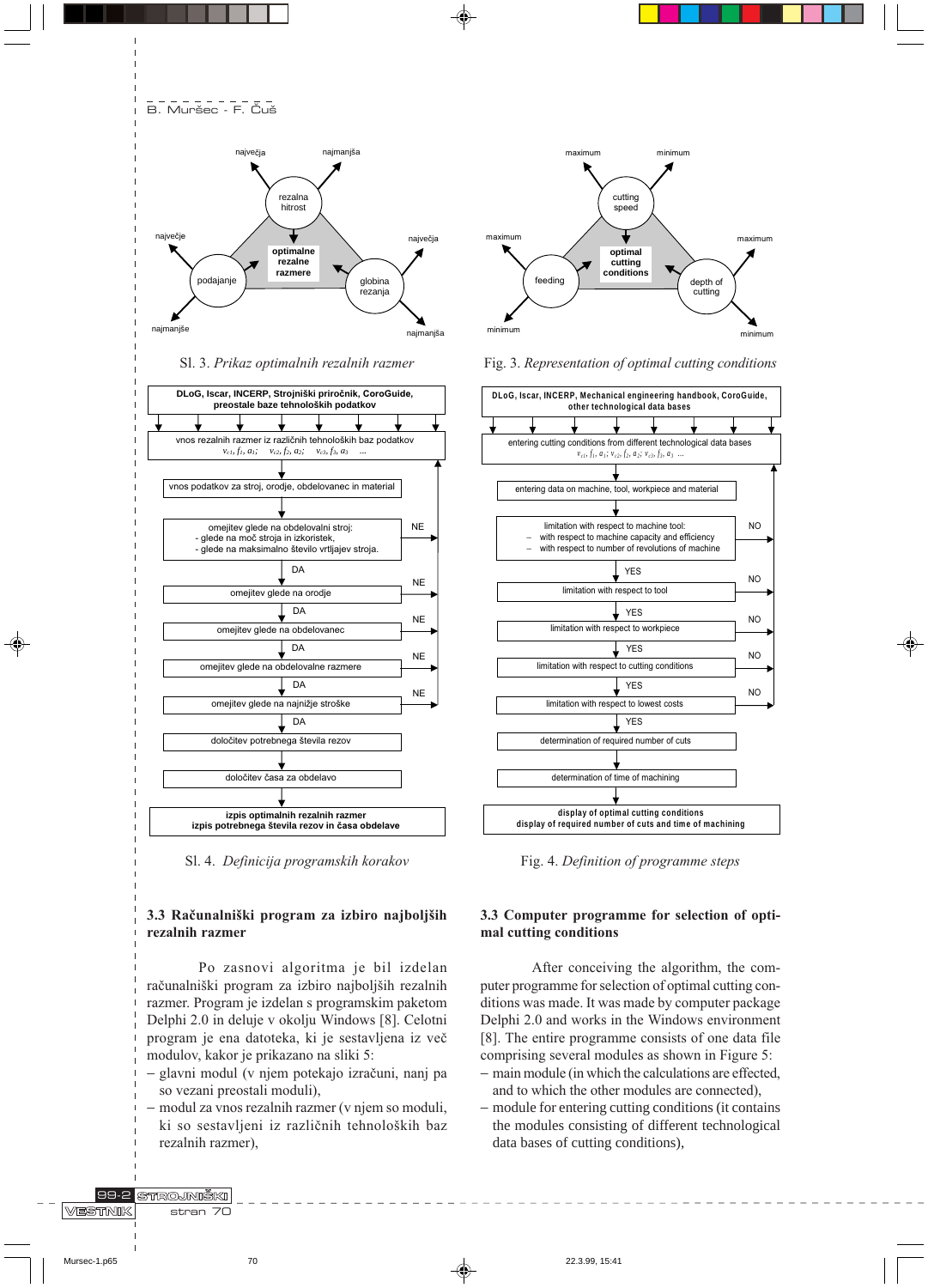Integracija podatkovnih baz - Integration of Data Bases

- modul za vnos drugih tehnoloških podatkov. Vsebuje naslednje enote:

- modul obdelovalnih strojev,
- modul obdelovalnih orodij,
- modul hrapavosti površine obdelovanca in
- modul materiala obdelovanca.
- − module for entering the other technological data. This contains the following units:
	- − module of machine tools,
	- − module of cutting tools,
	- − module of workpiece surface roughness and
	- − module of workpiece material.



Sl. 5. Sestava programa



Fig. 5. Structure of programme

**VESTNIK** 

 $\bigoplus$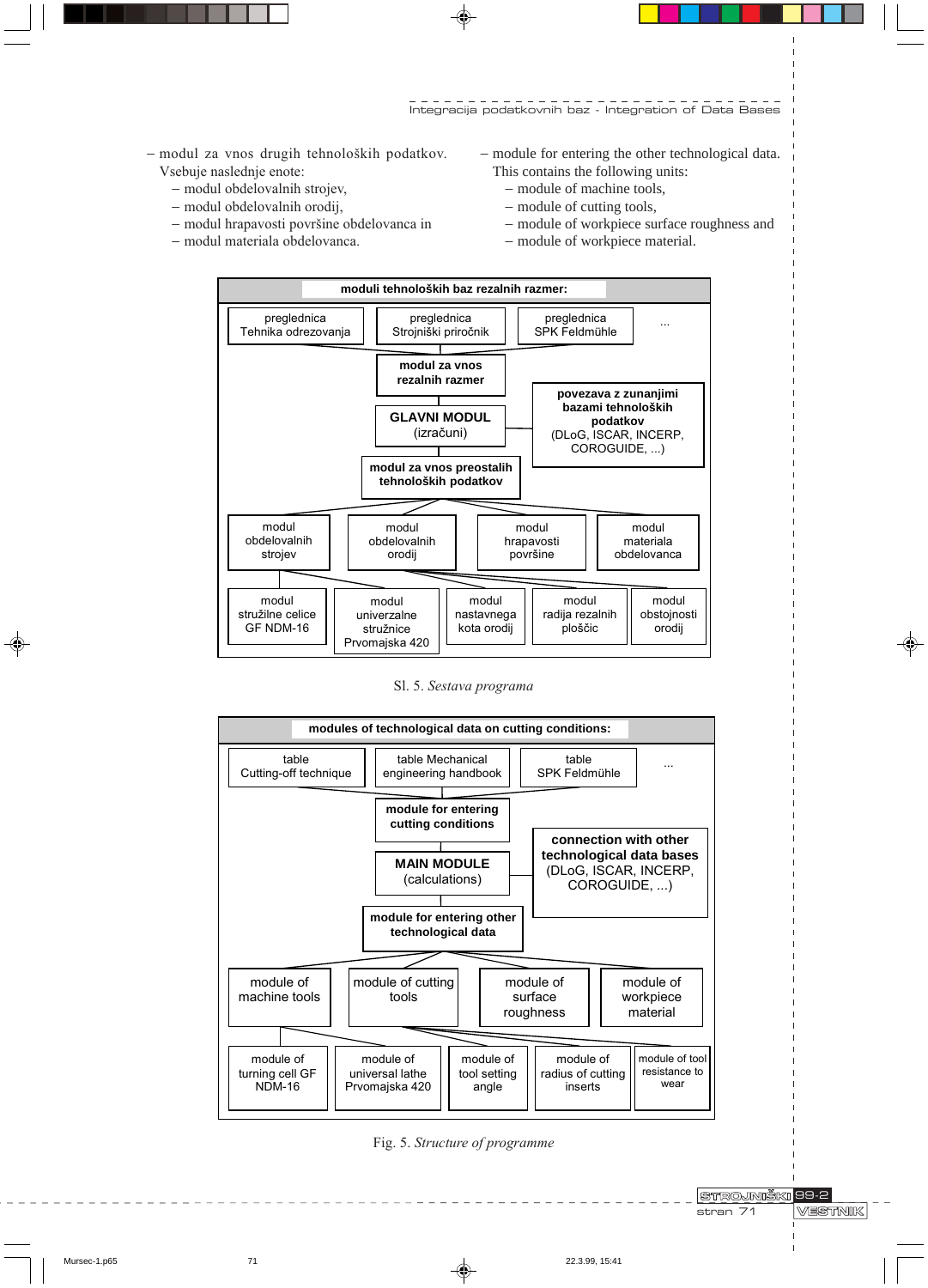# 4 ALGORITEM ZA IZRAČUN REZALNIH RAZMER NA TEMELJU DOPUSTNEGA POVESA OBDELOVANCA

V okviru magistrskega dela "Integralni koncept računalniško podprtega sistema upravljanja orodij" [8] so razvite formule za globino rezanja in podajanje pri struženju, na temelju dopustnega povesa obdelovanca, za tri osnovne načine vpenjanja obdelovanca:

- obdelavo obdelovanca med konicama,
- obdelavo obdelovanca, na eni strani vpetega v vpenjalno glavo in na drugi strani podprtega s
- konico in
- obdelavo obdelovanca, vpetega samo v vpenjalno glavo.

Natančnost geometrijske oblike izdelka je odvisna od povesa obdelovanca. Manjši je poves obdelovanca, bolj natančna je geometrijska oblika izdelka. Če bomo pri izbiri podajanja in globine rezanja upoštevali tudi te formule, bo obdelovanec izdelan veliko bolj natančno [8].

# 5 UPORABA METODE KONČNIH ELEMENTOV PRI ODREZOVANJU

Metoda končnih elementov (MKE) se veliko uporablja tudi na področju odrezovanja, predvsem za preračune stružnih nožev, frezal, rezalnih ploščic, držal orodij, strojev, obdelovancev itn

Glavni del raziskave v okviru celostne zamisli računalniško podprtega sistema upravljanja orodij, tj. analiza stružnega noža po metodi končnih elementov, je bil izveden s programskima paketoma I-DEAS in BERSAFE [8].

### 5.1 Analiza rezultatov, dobljenih z MKE s tehnološkega vidika

Preračun je pokazal, da nastanejo največje primerjalne napetosti na konici stružnega noža, ki reže. Najvišja temperatura se pojavi na cepilni ploskvi, v točki, ki je nekoliko odmaknjena od rezalnega roba. Zato prav na tem mestu prihaja tudi do najmočnejše obrabe orodja.

V primeru, ko se pojavijo prevelike napetosti, deformacije ali previsoke temperature, je treba spremeniti rezalne razmere na takšno vrednost, da so le-te v dopustnih mejah. Kadar pa so napetosti, deformacije in temperature zelo nizke, lahko zaostrimo rezalne pogoje, da dvignemo produktivnost in ekonomičnost odrezovanja.

Naloga tehnologa je, da optimalno izbira rezalne razmere, tudi z vidika MKE in s tem vpliva na čimvečjo produktivnost in čimmanjše stroške pri odrezovanju [8].

# 4 ALGORITHM FOR CALCULATION OF CUT-TING CONDITIONS BASED ON PERMISSIBLE WORKPIECE DEFLECTION

In the frame of the master's thesis "Integral" concept of computer-supported tool management system" [8] the formulas are developed for the depth of cutting and feeding during turning, on the basis of permissible workpiece deflection, for three basic manners of workpiece clamping:

- machining of workpiece between tips,
- machining of workpiece clamped on one side into clamping head and supported on the other side on the tip, and
- machining of workpiece clamped into clamping head only.

The accuracy of geometrical shape of product depends on the workpiece deflection. The smaller the workpiece deflection, the more accurate will be the geometrical shape of the product. If these formulas are also taken into account when selecting the feeding and depth of cutting, the manufactured workpiece will be much more accurate [8].

# 5 USE OF FINITE ELEMENT METHOD FOR **CUTTING-OFF**

The FEM method is largely used also in the area of cutting, particularly for calculations of turning blades, milling cutters, cutting inserts, tool holders, machines, workpieces etc.

The main part of the research in the frame of the integral concept of computer-supported tool management system, i.e., analysis of the turning blade according to the FEM method was carried out by means of programme packages I-DEAS and BERSAFE<sup>[8]</sup>.

# 5.1 Analysis of results obtained by FEM method from the technological view point

The calculations showed that the greatest equivalent stresses occur on the tip of the turning blade which cuts. The highest temperature occurs on the cleaving surface, at the point slightly distant from the cutting edge. Therefore, at this point the greatest tool wear appears.

When excessive stresses, deformations or temperatures occur it is necessary to reduce the cutting conditions to such a value that they are within the permissible limits. If the stresses, deformations and temperatures are very low, the cutting conditions may be intensified to increase productivity and the cost-effectiveness of cutting off.

The technologist must optimally select the cutting conditions, also from the point of view of the FEM method, thus influencing the increase of productivity and reduction of costs during manufacturing [8].

89-2 STROJNIŠKI VESTNIK stran 72

 $72$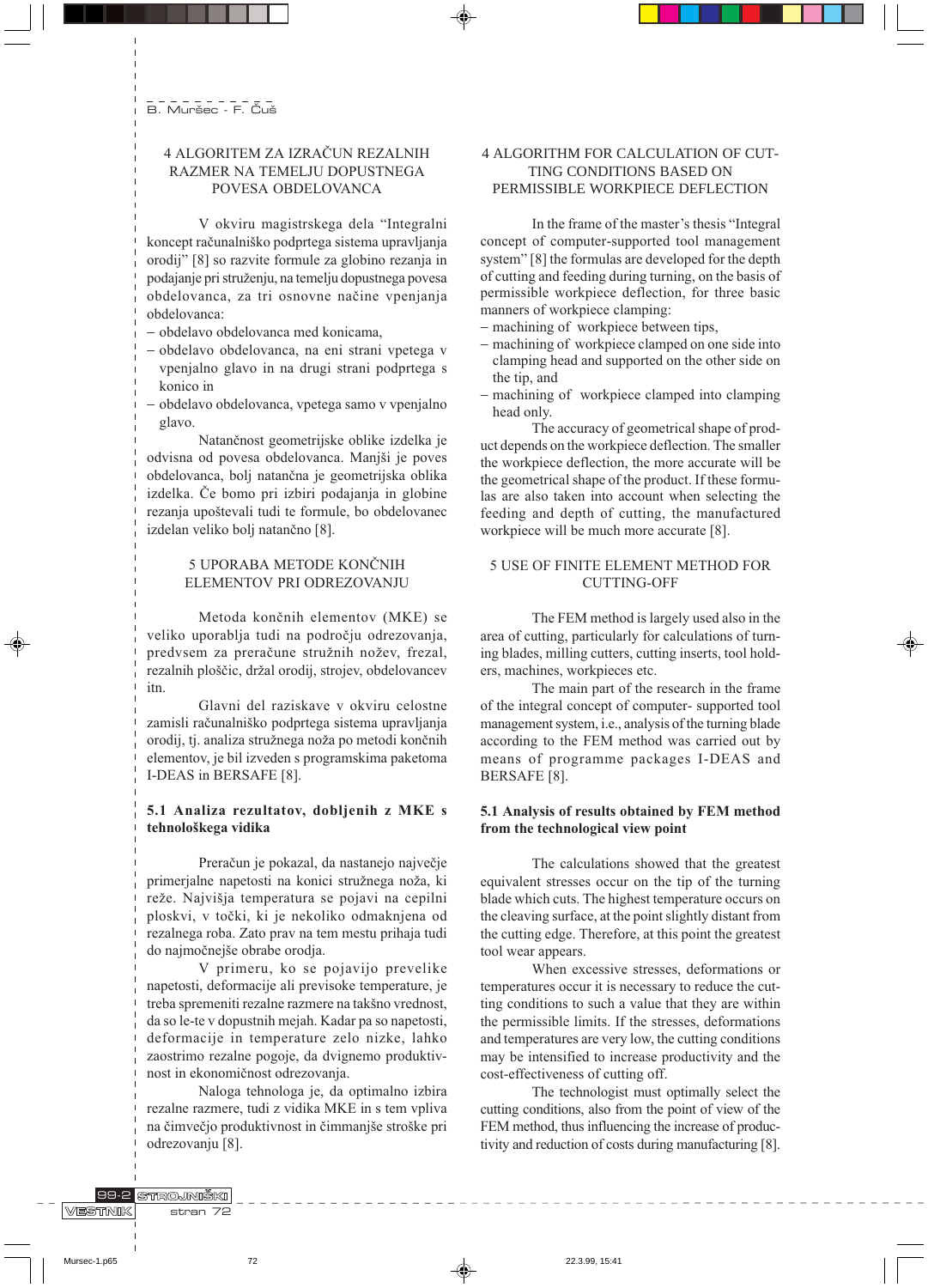# **6 PREGLED STANJA IN RAZVOJNIH USMERITEV**

Elektronski katalog orodij CIMSource FormBase [1] izhaja že od leta 1995 in vsebuje tehnološke podatke o 90.000 orodjih 13 izdelovalcev.

V prispevku predstavljena celostna zamisel računalniško podprtega sistema upravljanja orodij, pomeni povezovanje različnih sistemov za upravljanje orodij in baz podatkov različnih izdelovalcev. Zanimivo je, da smo se lotili povezovanja različnih podatkovnih baz, ne da bi sploh vedeli za ta katalog. To pomeni, da smo na pravi poti, kajti tudi v svetu razmišljajo o povezovanju. Integracija vseh teh baz podatkov in sistemov za upravljanje je nujno potrebna. Na svetu je zelo veliko različnih izdelovalcev orodij, in človek se težko znajde, ko mora izbrati sebi primerna orodja. Povezovanje na tem področju ustvarja red.

V izdelanem modelu za izbiro optimalnih rezalnih razmer lahko uporabljamo tudi podatke iz tega kataloga.

#### 7 SKLEPI

Sedanja industrija mora izdelovati izdelke z vrhunsko kakovostio za kar najnižjo mogočo ceno [4].

Bistvena točka celostne zamisli računalniško podprtega sistema upravljanja orodij je model optimalne izbire rezalnih razmer iz različnih baz podatkov, ki jih ponujajo izdelovalci orodij. Model izbere optimalne rezalne razmere glede na obdelovanec, orodje in stroj. Dobljene (optimalne) rezalne razmere zadoščajo omejitvam, ki jih postavimo pred začetkom optimiranja.

Izkazalo se je, da je najbolje, če uporabljamo za orodja določenega podjetja tudi bazo podatkov tega podjetja.

Vrednosti rezalnih razmer v katalogih izdelovalcev orodij oziroma v njihovih bazah podatkov so precej večje od priporočenih vrednosti v različnih priročnikih. To pomeni, da terjajo orodja določenega izdelovalca sebi primerne delovne razmere, stroje in ustrezno pripravo tehnologije. Celostna zamisle računalniško podprtega sistema upravljanja orodij je bila razvita za pomoč uporabniku pri optimalni izbiri rezalnih razmer.

### **6 SURVEY OF SITUATION AND DEVELOP-MENT ORIENTATIONS**

The electronic catalog of tools CIMSource FormBase [1] has been published since 1995 and contains technological data on 90,000 tools of 13 makers.

The integral concept of a computer-supported tool management system presented in the paper represents an integration of various tool management systems and data bases of different makers. We should like to point out that we undertook to integrate the different data bases without knowing anything about that catalog. This means that we are on the correct way, since also elsewhere in the world the experts are thinking about integration. The integration of all these data bases and management systems is urgent. There is a very great number of tool makers world-wide, and it is hard to select the appropriate tools. Integration in this area brings the order into the professional practice

In the worked out model for selection of optimum cutting conditions it is possible also to use the data from the catalog.

### 7 CONCLUSIONS

Today's industry has to manufacture products of high quality and at the lowest possible price [4].

The essential point of the integral concept of computer supported tool management system is the model of optimal selection of cutting conditions from the different data bases offered by tool makers. The model selects the optimal cutting conditions with respect to workpiece, tool and machine. The obtained (optimal) cutting conditions comply with the limitations defined before the beginning of optimization.

It has proved that, when using the tools of a particular maker, it is best also to use the data base of that tool maker.

The values of cutting conditions in tool makers' catalogues and/or in their data bases are considerably higher than the values recommended in various technical handbooks. This means that the tools of a particular maker require adequate working conditions, machines and suitable preparation of technology. The Integral concept of computer - supported tool management system has been developed as an aid to the user for optimal selection of cutting conditions.

> STROJNIŠKI 99-2 stran 73